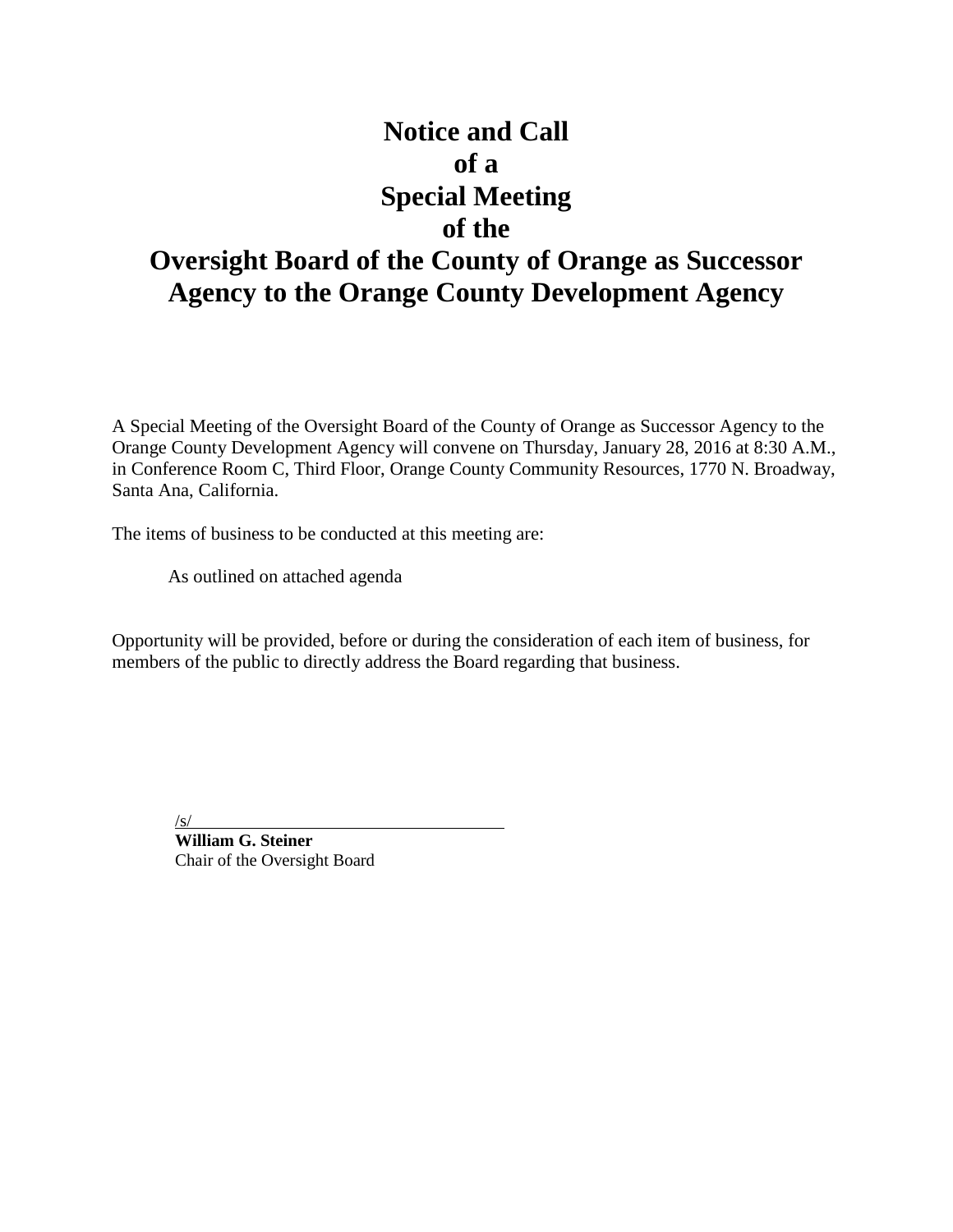### **AGENDA**

#### **SPECIAL MEETING OVERSIGHT BOARD OF THE COUNTY OF ORANGE AS SUCCESSOR AGENCY TO THE ORANGE COUNTY DEVELOPMENT AGENCY**

*Thursday, January 28, 2016, 8:30 A.M.*

ORANGE COUNTY COMMUNITY RESOURCES Conference Room C, Third Floor 1770 N. Broadway Santa Ana, California

#### **WILLIAM G. STEINER** Chair

Board Member Board Member

Board Member Board Member

**DON POWELL THOMAS DEAN** Vice Chair **Board Member** Board Member

**JEFF TRADER JOHN VIAFORA**

**BRUCE WHITAKER PHILLIP YARBROUGH**

Steve Franks Jacqueline Guzman, Deputy Jamie Ross, Deputy

OC Community Resources County County Counsel Clerk of the Oversight Board

*The Oversight Board of the County of Orange as Successor Agency to the Orange County Development Agency welcomes you to this meeting. This agenda contains a brief general description of each item to be considered. The Board encourages your participation. If you wish to speak on an item contained in the agenda, please complete a Speaker Form identifying the item(s) and deposit it in the Speaker Form Return box located next to the Clerk. If you wish to speak on a matter which does not appear on the agenda, you may do so during the Public Comment period at the close of the meeting. Except as otherwise provided by law, no action shall be taken on any item not appearing in the agenda. When addressing the Board, please state your name for the record prior to providing your comments.* 

*\*\**In compliance with the Americans with Disabilities Act, those requiring accommodation for this meeting should notify the Clerk of the Board's Office 72 hours prior to the meeting at (714) 834-2206*\*\**

*All supporting documentation is available for public review in the office of the Clerk of the Board of Supervisors located in the Hall of Administration Building, 333 W. Santa Ana Blvd., 10 Civic Center Plaza, Room 465, Santa Ana, California 92701 during regular business hours, 8:00 a.m. - 5:00 p.m., Monday through Friday.*

#### ADMINISTRATIVE MATTERS: (Items  $1 - 4$ )

*At this time, members of the public may ask the Board to be heard on the following items as those items are called.*

- 1. Discussion and adoption of resolution to approve Recognized Obligation Payment Schedule (ROPS) for the July 1, 2016 through June 30, 2017 fiscal year
- 2. Discussion of bid process for Zenith properties and approval of prevailing/highest bid